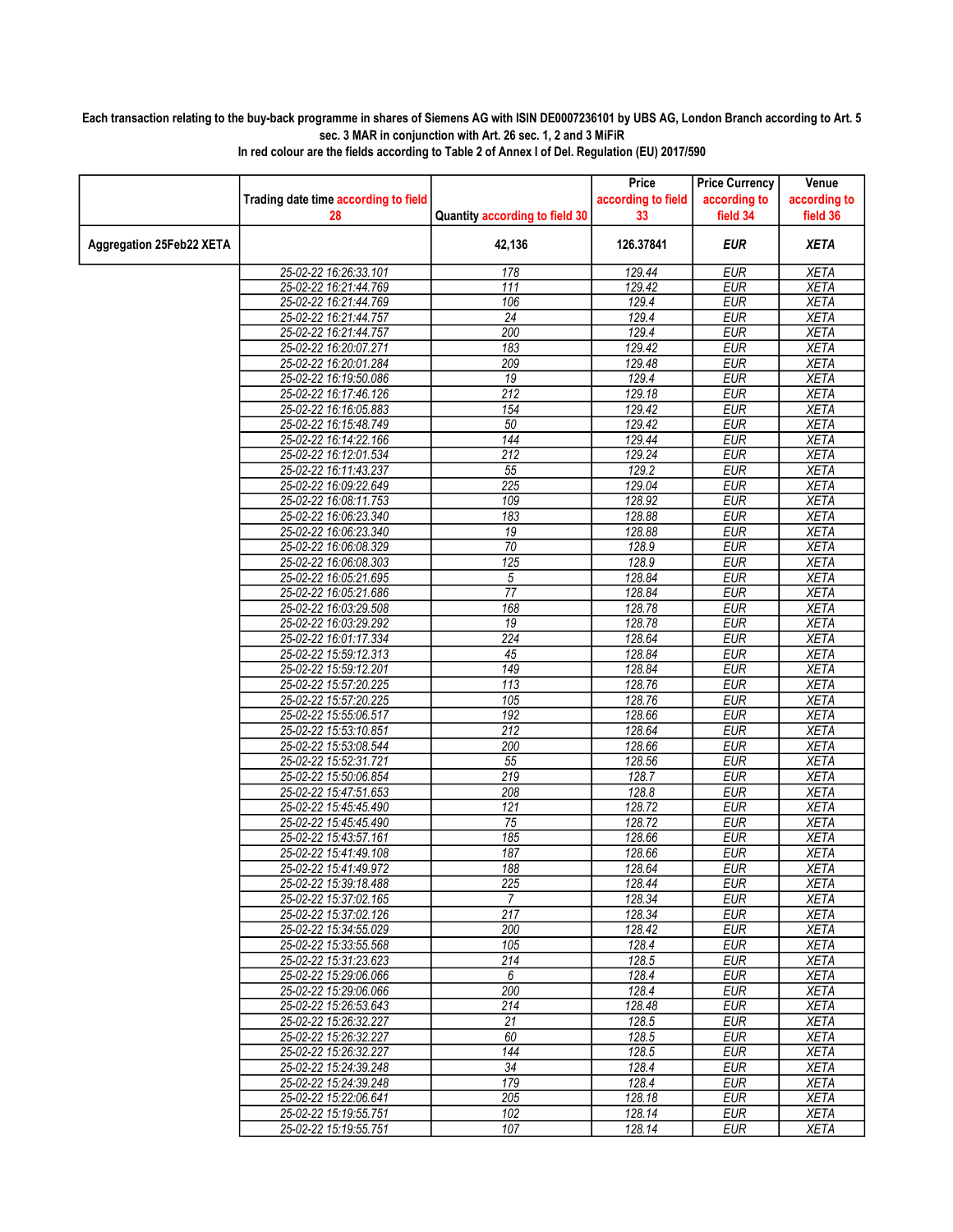| 25-02-22 15:17:44.019 | 228              | 128.12 | <b>EUR</b> | <b>XETA</b> |
|-----------------------|------------------|--------|------------|-------------|
| 25-02-22 15:15:45.932 | 189              | 128.12 | <b>EUR</b> | <b>XETA</b> |
| 25-02-22 15:14:17.403 | 49               | 128.1  | <b>EUR</b> | <b>XETA</b> |
| 25-02-22 15:14:17.403 | 144              |        | <b>EUR</b> |             |
|                       |                  | 128.1  |            | <b>XETA</b> |
| 25-02-22 15:13:50.249 | $\overline{207}$ | 128.24 | <b>EUR</b> | <b>XETA</b> |
| 25-02-22 15:11:33.431 | 208              | 128.34 | <b>EUR</b> | <b>XETA</b> |
| 25-02-22 15:09:00.552 | 197              | 128.18 | <b>EUR</b> | <b>XETA</b> |
| 25-02-22 15:06:49.393 | 206              | 128.08 | <b>EUR</b> | <b>XETA</b> |
| 25-02-22 15:04:30.936 | 223              | 128.06 | <b>EUR</b> | <b>XETA</b> |
|                       |                  |        |            |             |
| 25-02-22 15:03:40.729 | 191              | 127.86 | <b>EUR</b> | <b>XETA</b> |
| 25-02-22 15:02:22.701 | 213              | 127.68 | <b>EUR</b> | <b>XETA</b> |
| 25-02-22 15:00:14.641 | 184              | 127.82 | <b>EUR</b> | <b>XETA</b> |
| 25-02-22 14:58:02.727 | 223              | 128.1  | <b>EUR</b> | <b>XETA</b> |
| 25-02-22 14:55:59.509 | 86               | 128.26 | <b>EUR</b> | <b>XETA</b> |
| 25-02-22 14:55:59.509 | 104              | 128.26 | <b>EUR</b> | <b>XETA</b> |
| 25-02-22 14:53:38.379 | 200              | 128.18 | <b>EUR</b> | <b>XETA</b> |
|                       | 70               | 128.42 | <b>EUR</b> |             |
| 25-02-22 14:51:35.219 |                  |        |            | <b>XETA</b> |
| 25-02-22 14:51:35.219 | 153              | 128.42 | <b>EUR</b> | <b>XETA</b> |
| 25-02-22 14:50:45.963 | 46               | 128.4  | <b>EUR</b> | <b>XETA</b> |
| 25-02-22 14:50:45.963 | 141              | 128.4  | <b>EUR</b> | <b>XETA</b> |
| 25-02-22 14:49:56.060 | 208              | 128.4  | <b>EUR</b> | <b>XETA</b> |
| 25-02-22 14:48:25.819 | 109              | 128.32 | <b>EUR</b> | <b>XETA</b> |
| 25-02-22 14:46:30.964 | 185              | 128.16 | <b>EUR</b> | <b>XETA</b> |
| 25-02-22 14:44:29.292 | 191              | 127.94 | <b>EUR</b> | <b>XETA</b> |
|                       |                  |        |            |             |
| 25-02-22 14:42:20.917 | 206              | 128.26 | <b>EUR</b> | <b>XETA</b> |
| 25-02-22 14:40:00.035 | 198              | 128.26 | <b>EUR</b> | <b>XETA</b> |
| 25-02-22 14:39:20.785 | 109              | 128.34 | <b>EUR</b> | <b>XETA</b> |
| 25-02-22 14:37:11.718 | 214              | 128.42 | <b>EUR</b> | <b>XETA</b> |
| 25-02-22 14:36:12.550 | 116              | 128.38 | <b>EUR</b> | <b>XETA</b> |
| 25-02-22 14:36:12.550 | $\overline{112}$ | 128.38 | <b>EUR</b> | <b>XETA</b> |
| 25-02-22 14:35:33.184 | 196              | 128.6  | <b>EUR</b> | <b>XETA</b> |
|                       |                  |        |            |             |
| 25-02-22 14:33:43.947 | 186              | 128.42 | <b>EUR</b> | <b>XETA</b> |
| 25-02-22 14:32:38.118 | 181              | 128.18 | <b>EUR</b> | <b>XETA</b> |
| 25-02-22 14:30:41.967 | 77               | 128.12 | <b>EUR</b> | <b>XETA</b> |
| 25-02-22 14:30:41.967 | 127              | 128.12 | <b>EUR</b> | <b>XETA</b> |
| 25-02-22 14:27:56.925 | 195              | 128.12 | <b>EUR</b> | <b>XETA</b> |
| 25-02-22 14:24:49.158 | 218              | 128.48 | <b>EUR</b> | <b>XETA</b> |
| 25-02-22 14:22:26.073 | 130              | 128.28 | <b>EUR</b> | <b>XETA</b> |
| 25-02-22 14:22:26.073 | 55               | 128.28 | <b>EUR</b> | <b>XETA</b> |
|                       |                  | 128.28 |            |             |
| 25-02-22 14:22:26.068 | 22               |        | <b>EUR</b> | <b>XETA</b> |
| 25-02-22 14:20:54.971 | 11               | 128.1  | <b>EUR</b> | <b>XETA</b> |
| 25-02-22 14:20:54.971 | 16               | 128.1  | <b>EUR</b> | <b>XETA</b> |
| 25-02-22 14:20:54.971 | 195              | 128.1  | <b>EUR</b> | <b>XETA</b> |
| 25-02-22 14:18:00.048 | 185              | 128.18 | <b>EUR</b> | <b>XETA</b> |
| 25-02-22 14:14:28.719 | 206              | 128.48 | <b>EUR</b> | <b>XETA</b> |
| 25-02-22 14:10:23.395 | 198              | 128.52 | <b>EUR</b> | <b>XETA</b> |
| 25-02-22 14:10:23.395 | 16               | 128.52 | <b>EUR</b> | <b>XETA</b> |
| 25-02-22 14:07:34.525 | 213              | 128.92 | <b>EUR</b> | <b>XETA</b> |
|                       |                  |        |            |             |
| 25-02-22 14:04:40.136 | 192              | 128.78 | <b>EUR</b> | <b>XETA</b> |
| 25-02-22 14:01:38.169 | 201              | 128.3  | <b>EUR</b> | <b>XETA</b> |
| 25-02-22 14:00:46.711 | 48               | 128.36 | <b>EUR</b> | <b>XETA</b> |
| 25-02-22 14:00:46.711 | 155              | 128.36 | <b>EUR</b> | <b>XETA</b> |
| 25-02-22 14:00:46.711 | 19               | 128.36 | <b>EUR</b> | <b>XETA</b> |
| 25-02-22 13:59:07.903 | 185              | 128.58 | <b>EUR</b> | <b>XETA</b> |
| 25-02-22 13:57:59.694 | 102              | 128.78 | <b>EUR</b> | <b>XETA</b> |
| 25-02-22 13:54:52.862 | 130              | 128.36 | <b>EUR</b> | <b>XETA</b> |
|                       |                  |        |            |             |
| 25-02-22 13:54:52.862 | 61               | 128.36 | <b>EUR</b> | <b>XETA</b> |
| 25-02-22 13:52:01.035 | 206              | 128.38 | <b>EUR</b> | <b>XETA</b> |
| 25-02-22 13:48:38.884 | 95               | 128.2  | <b>EUR</b> | <b>XETA</b> |
| 25-02-22 13:48:38.884 | 70               | 128.2  | <b>EUR</b> | <b>XETA</b> |
| 25-02-22 13:48:38.884 | 35               | 128.2  | <b>EUR</b> | <b>XETA</b> |
| 25-02-22 13:45:43.272 | 225              | 128.38 | <b>EUR</b> | <b>XETA</b> |
|                       |                  |        |            |             |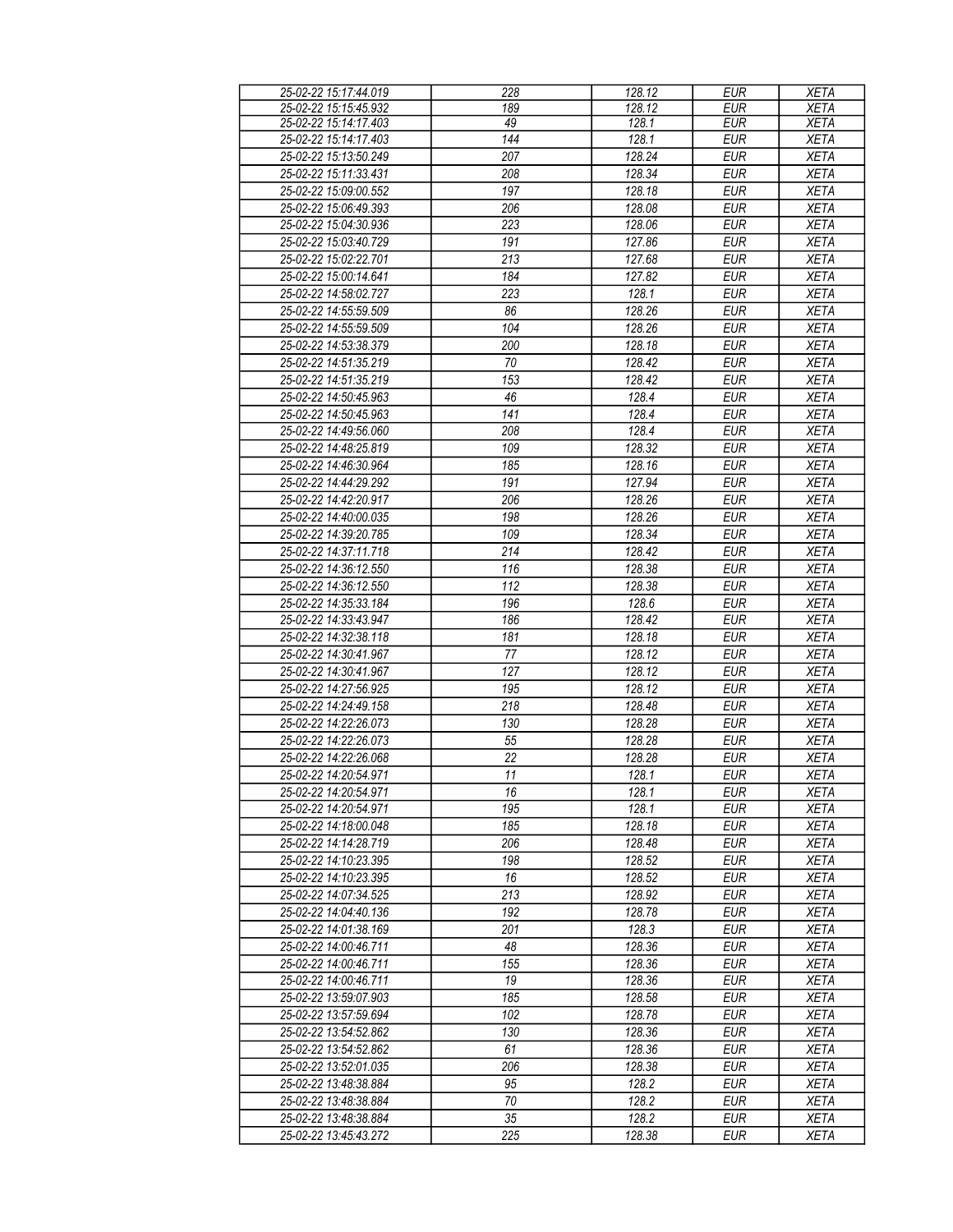| 25-02-22 13:42:10.560 | 205             | 128.56 | <b>EUR</b> | <b>XETA</b> |
|-----------------------|-----------------|--------|------------|-------------|
| 25-02-22 13:42:07.634 | 175             | 128.58 | <b>EUR</b> | <b>XETA</b> |
| 25-02-22 13:42:07.634 | 31              | 128.58 | <b>EUR</b> | <b>XETA</b> |
| 25-02-22 13:38:56.504 | 225             | 128.64 | <b>EUR</b> | <b>XETA</b> |
| 25-02-22 13:36:00.100 | 27              | 128.44 | <b>EUR</b> | <b>XETA</b> |
| 25-02-22 13:36:00.100 | 96              | 128.44 | <b>EUR</b> | <b>XETA</b> |
| 25-02-22 13:35:48.576 | 67              | 128.44 | <b>EUR</b> | <b>XETA</b> |
|                       | 222             |        |            |             |
| 25-02-22 13:32:24.574 |                 | 128.08 | <b>EUR</b> | <b>XETA</b> |
| 25-02-22 13:28:43.235 | 39              | 128.1  | <b>EUR</b> | <b>XETA</b> |
| 25-02-22 13:28:43.235 | 35              | 128.1  | <b>EUR</b> | <b>XETA</b> |
| 25-02-22 13:28:43.235 | 50              | 128.08 | <b>EUR</b> | <b>XETA</b> |
| 25-02-22 13:28:43.235 | 95              | 128.1  | <b>EUR</b> | <b>XETA</b> |
| 25-02-22 13:24:56.233 | 195             | 128.4  | <b>EUR</b> | <b>XETA</b> |
| 25-02-22 13:24:55.823 | 207             | 128.4  | <b>EUR</b> | <b>XETA</b> |
| 25-02-22 13:20:47.292 | 227             | 128.18 | EUR        | <b>XETA</b> |
| 25-02-22 13:17:00.028 | 110             | 127.54 | <b>EUR</b> | <b>XETA</b> |
| 25-02-22 13:17:00.028 | 99              | 127.54 | EUR        | <b>XETA</b> |
| 25-02-22 13:13:01.093 | 170             | 127.46 | <b>EUR</b> | <b>XETA</b> |
| 25-02-22 13:13:01.093 | $\overline{55}$ | 127.46 | <b>EUR</b> | <b>XETA</b> |
| 25-02-22 13:08:41.466 | 155             | 127.42 | <b>EUR</b> | <b>XETA</b> |
| 25-02-22 13:08:41.467 | 63              | 127.42 | <b>EUR</b> | <b>XETA</b> |
| 25-02-22 13:05:45.091 | 191             | 127.24 | <b>EUR</b> | <b>XETA</b> |
| 25-02-22 13:03:17.580 | 16              | 127.1  | <b>EUR</b> | <b>XETA</b> |
| 25-02-22 13:03:17.580 | 173             | 127.1  | <b>EUR</b> | <b>XETA</b> |
| 25-02-22 13:02:12.841 | 191             | 127.02 | <b>EUR</b> | <b>XETA</b> |
| 25-02-22 12:57:40.215 | 206             | 127.5  | EUR        | <b>XETA</b> |
| 25-02-22 12:54:01.737 | 195             | 126.66 | <b>EUR</b> | <b>XETA</b> |
| 25-02-22 12:48:49.313 | 222             | 125.74 | <b>EUR</b> | <b>XETA</b> |
| 25-02-22 12:44:32.647 | 65              | 125.86 | <b>EUR</b> | <b>XETA</b> |
| 25-02-22 12:44:32.647 | 163             | 125.86 | <b>EUR</b> | <b>XETA</b> |
| 25-02-22 12:40:50.546 | 21              | 125.6  | <b>EUR</b> | <b>XETA</b> |
| 25-02-22 12:40:50.546 | 168             | 125.6  | <b>EUR</b> | <b>XETA</b> |
| 25-02-22 12:40:23.404 | 120             | 125.6  | <b>EUR</b> | <b>XETA</b> |
| 25-02-22 12:40:23.404 | 72              | 125.6  | <b>EUR</b> | <b>XETA</b> |
| 25-02-22 12:37:35.132 | 141             | 125.48 | <b>EUR</b> | <b>XETA</b> |
|                       |                 |        |            |             |
| 25-02-22 12:32:32.410 | 137             | 125.4  | <b>EUR</b> | <b>XETA</b> |
| 25-02-22 12:32:32.410 | 84              | 125.4  | <b>EUR</b> | <b>XETA</b> |
| 25-02-22 12:28:46.083 | 185             | 125.78 | <b>EUR</b> | <b>XETA</b> |
| 25-02-22 12:24:02.589 | 226             | 125.6  | <b>EUR</b> | <b>XETA</b> |
| 25-02-22 12:20:14.044 | 184             | 125.48 | <b>EUR</b> | <b>XETA</b> |
| 25-02-22 12:15:00.476 | $70\,$          | 125.2  | <b>EUR</b> | <b>XETA</b> |
| 25-02-22 12:15:00.476 | 157             | 125.22 | <b>EUR</b> | <b>XETA</b> |
| 25-02-22 12:14:35.435 | 59              | 125.26 | <b>EUR</b> | <b>XETA</b> |
| 25-02-22 12:14:35.435 | 75              | 125.26 | <b>EUR</b> | <b>XETA</b> |
| 25-02-22 12:14:35.435 | 70              | 125.26 | <b>EUR</b> | <b>XETA</b> |
| 25-02-22 12:10:16.465 | 205             | 125.26 | <b>EUR</b> | <b>XETA</b> |
| 25-02-22 12:06:54.015 | 192             | 125.26 | <b>EUR</b> | <b>XETA</b> |
| 25-02-22 12:04:29.512 | 188             | 124.8  | <b>EUR</b> | <b>XETA</b> |
| 25-02-22 12:03:13.372 | 108             | 124.58 | <b>EUR</b> | <b>XETA</b> |
| 25-02-22 12:03:13.372 | 116             | 124.58 | <b>EUR</b> | <b>XETA</b> |
| 25-02-22 12:02:24.290 | 229             | 124.52 | <b>EUR</b> | <b>XETA</b> |
| 25-02-22 11:59:52.282 | 187             | 124.52 | <b>EUR</b> | <b>XETA</b> |
| 25-02-22 11:59:39.798 | 186             | 124.64 | <b>EUR</b> | <b>XETA</b> |
| 25-02-22 11:57:51.164 | 140             | 124.74 | <b>EUR</b> | <b>XETA</b> |
| 25-02-22 11:52:58.305 | 227             | 124.4  | <b>EUR</b> | <b>XETA</b> |
| 25-02-22 11:49:39.717 | 184             | 124.7  | <b>EUR</b> | <b>XETA</b> |
| 25-02-22 11:45:27.706 | 202             | 124.78 | <b>EUR</b> | <b>XETA</b> |
| 25-02-22 11:45:27.697 | 21              | 124.78 | <b>EUR</b> | <b>XETA</b> |
| 25-02-22 11:44:29.159 | 50              | 124.58 | <b>EUR</b> | <b>XETA</b> |
| 25-02-22 11:41:16.706 | 141             | 124.88 | <b>EUR</b> | <b>XETA</b> |
| 25-02-22 11:39:05.281 | 185             | 124.38 | <b>EUR</b> | <b>XETA</b> |
|                       |                 |        |            |             |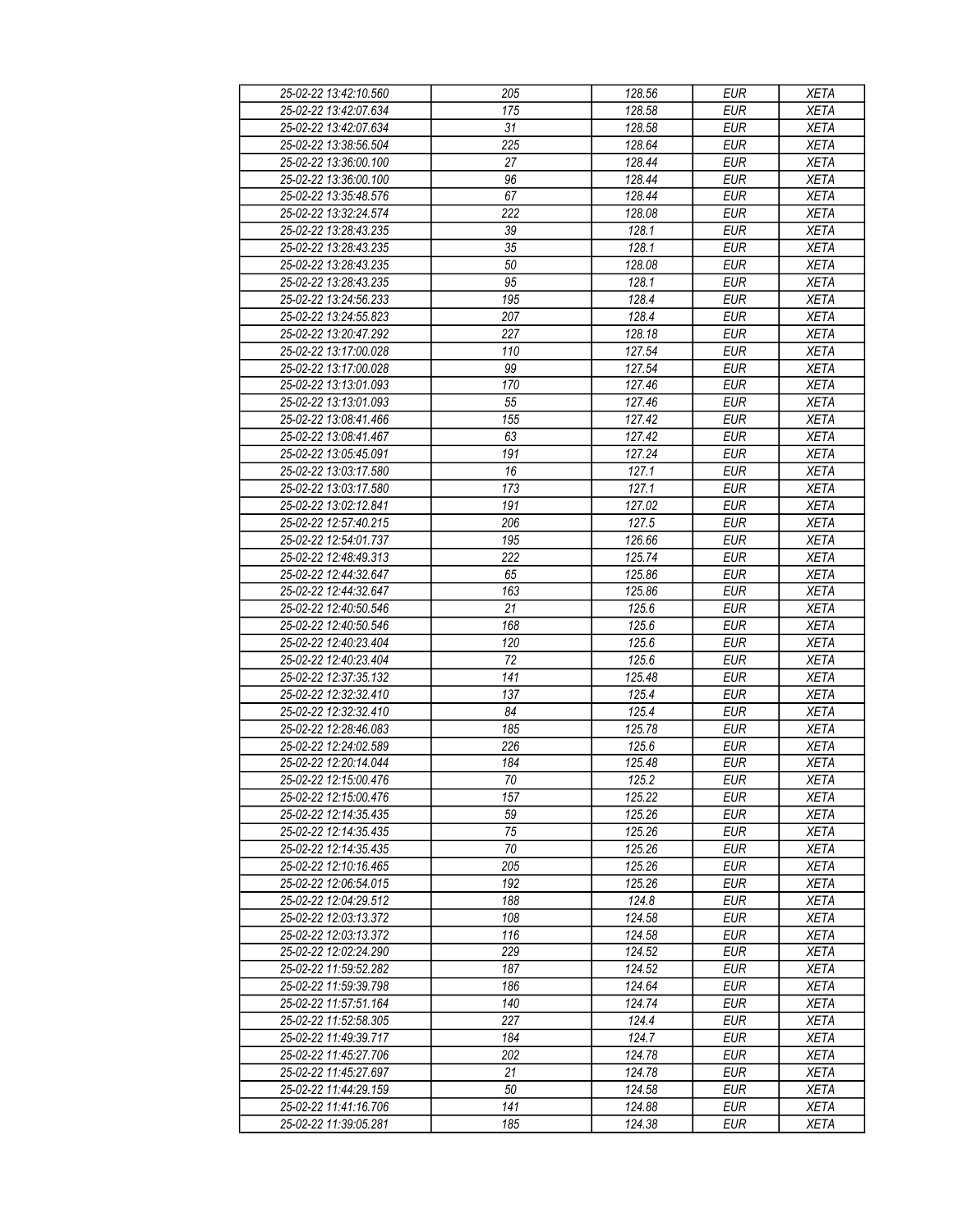| 25-02-22 11:38:23.282 | 159            | 124.42 | <b>EUR</b> | <b>XETA</b> |
|-----------------------|----------------|--------|------------|-------------|
| 25-02-22 11:37:08.925 | 30             | 124.34 | <b>EUR</b> | <b>XETA</b> |
| 25-02-22 11:34:33.528 | 198            | 124.3  | <b>EUR</b> | <b>XETA</b> |
| 25-02-22 11:30:43.685 | 204            | 124.4  | <b>EUR</b> | <b>XETA</b> |
| 25-02-22 11:27:27.819 | 192            | 124.1  | <b>EUR</b> | <b>XETA</b> |
| 25-02-22 11:23:34.211 | 177            | 123.86 | <b>EUR</b> | <b>XETA</b> |
| 25-02-22 11:23:34.211 | 27             | 123.86 | <b>EUR</b> | <b>XETA</b> |
| 25-02-22 11:20:43.662 | 190            | 124.12 | <b>EUR</b> | <b>XETA</b> |
| 25-02-22 11:17:18.288 | 197            | 124.02 | <b>EUR</b> | <b>XETA</b> |
| 25-02-22 11:15:02.062 | 200            | 124.14 | <b>EUR</b> | <b>XETA</b> |
| 25-02-22 11:13:17.792 | 203            | 124.24 | <b>EUR</b> | <b>XETA</b> |
| 25-02-22 11:09:56.326 | 91             | 124.24 | <b>EUR</b> | <b>XETA</b> |
| 25-02-22 11:09:56.326 | 118            | 124.24 | <b>EUR</b> | <b>XETA</b> |
| 25-02-22 11:06:01.613 | 109            | 124.26 | <b>EUR</b> | <b>XETA</b> |
| 25-02-22 11:06:01.613 | 99             | 124.26 | <b>EUR</b> | <b>XETA</b> |
| 25-02-22 11:03:15.157 | 186            | 124.5  | <b>EUR</b> | <b>XETA</b> |
| 25-02-22 10:59:52.935 | 39             | 124.66 | EUR        | <b>XETA</b> |
|                       |                |        |            |             |
| 25-02-22 10:59:52.922 | 56             | 124.66 | <b>EUR</b> | <b>XETA</b> |
| 25-02-22 10:59:52.919 | 56             | 124.66 | <b>EUR</b> | <b>XETA</b> |
| 25-02-22 10:59:52.912 | 55             | 124.66 | <b>EUR</b> | <b>XETA</b> |
| 25-02-22 10:59:52.903 | $\overline{2}$ | 124.66 | <b>EUR</b> | <b>XETA</b> |
| 25-02-22 10:59:52.903 | $\overline{6}$ | 124.66 | <b>EUR</b> | <b>XETA</b> |
| 25-02-22 10:57:00.022 | 226            | 124.6  | <b>EUR</b> | <b>XETA</b> |
| 25-02-22 10:54:27.564 | 196            | 124.72 | <b>EUR</b> | <b>XETA</b> |
| 25-02-22 10:52:14.300 | 78             | 124.72 | <b>EUR</b> | <b>XETA</b> |
| 25-02-22 10:52:13.678 | 117            | 124.72 | <b>EUR</b> | <b>XETA</b> |
| 25-02-22 10:52:13.661 | 9              | 124.72 | <b>EUR</b> | <b>XETA</b> |
| 25-02-22 10:50:07.389 | 197            | 124.66 | <b>EUR</b> | <b>XETA</b> |
| 25-02-22 10:47:28.721 | 159            | 124.46 | <b>EUR</b> | <b>XETA</b> |
| 25-02-22 10:47:28.721 | 24             | 124.46 | <b>EUR</b> | <b>XETA</b> |
| 25-02-22 10:44:12.157 | 203            | 124.5  | <b>EUR</b> | <b>XETA</b> |
| 25-02-22 10:40:22.964 | 208            | 124.78 | <b>EUR</b> | <b>XETA</b> |
| 25-02-22 10:36:57.407 | 223            | 124.8  | <b>EUR</b> | <b>XETA</b> |
| 25-02-22 10:33:56.490 | 159            | 124.58 | <b>EUR</b> | <b>XETA</b> |
| 25-02-22 10:33:42.476 | 33             | 124.58 | <b>EUR</b> | <b>XETA</b> |
| 25-02-22 10:30:23.909 | 197            | 124.64 | <b>EUR</b> | <b>XETA</b> |
| 25-02-22 10:26:34.515 | 189            | 124.66 | <b>EUR</b> | <b>XETA</b> |
| 25-02-22 10:23:30.447 | 107            | 124.74 | <b>EUR</b> | <b>XETA</b> |
| 25-02-22 10:23:30.357 | 110            | 124.74 | <b>EUR</b> | <b>XETA</b> |
| 25-02-22 10:20:20.628 | 224            | 124.56 | <b>EUR</b> | <b>XETA</b> |
| 25-02-22 10:16:38.332 | 63             | 124.64 | EUR        | <b>XETA</b> |
| 25-02-22 10:16:38.322 | 165            | 124.64 | <b>EUR</b> | <b>XETA</b> |
| 25-02-22 10:13:54.699 | 207            | 124.24 | <b>EUR</b> | <b>XETA</b> |
| 25-02-22 10:10:10.494 | 209            | 124.28 | <b>EUR</b> | <b>XETA</b> |
| 25-02-22 10:06:37.914 | 228            | 124.54 | <b>EUR</b> | <b>XETA</b> |
| 25-02-22 10:03:48.000 | 223            | 124.34 | <b>EUR</b> | <b>XETA</b> |
| 25-02-22 10:02:19.899 | 75             | 124.18 | <b>EUR</b> | <b>XETA</b> |
| 25-02-22 09:56:26.290 | 193            | 124.2  | <b>EUR</b> | <b>XETA</b> |
| 25-02-22 09:56:26.287 | 192            | 124.2  | <b>EUR</b> | <b>XETA</b> |
| 25-02-22 09:53:36.596 | 194            | 124    | <b>EUR</b> | <b>XETA</b> |
| 25-02-22 09:50:15.833 | 223            | 123.88 | <b>EUR</b> | <b>XETA</b> |
| 25-02-22 09:46:53.514 | 29             | 124.02 | <b>EUR</b> | <b>XETA</b> |
| 25-02-22 09:46:53.514 | 178            | 124.02 | <b>EUR</b> | <b>XETA</b> |
| 25-02-22 09:43:46.028 | 51             | 123.66 | <b>EUR</b> | <b>XETA</b> |
| 25-02-22 09:43:46.028 | 153            | 123.66 | <b>EUR</b> | <b>XETA</b> |
| 25-02-22 09:40:49.413 | 195            | 123.56 | <b>EUR</b> | <b>XETA</b> |
| 25-02-22 09:37:39.191 | 62             | 123.8  | <b>EUR</b> | <b>XETA</b> |
| 25-02-22 09:37:39.191 | 130            | 123.8  | <b>EUR</b> | <b>XETA</b> |
| 25-02-22 09:34:31.940 | 225            | 124.16 | <b>EUR</b> | <b>XETA</b> |
| 25-02-22 09:31:13.556 | 207            | 123.42 | <b>EUR</b> | <b>XETA</b> |
| 25-02-22 09:27:54.407 | 228            | 123.84 | <b>EUR</b> | <b>XETA</b> |
|                       |                |        |            |             |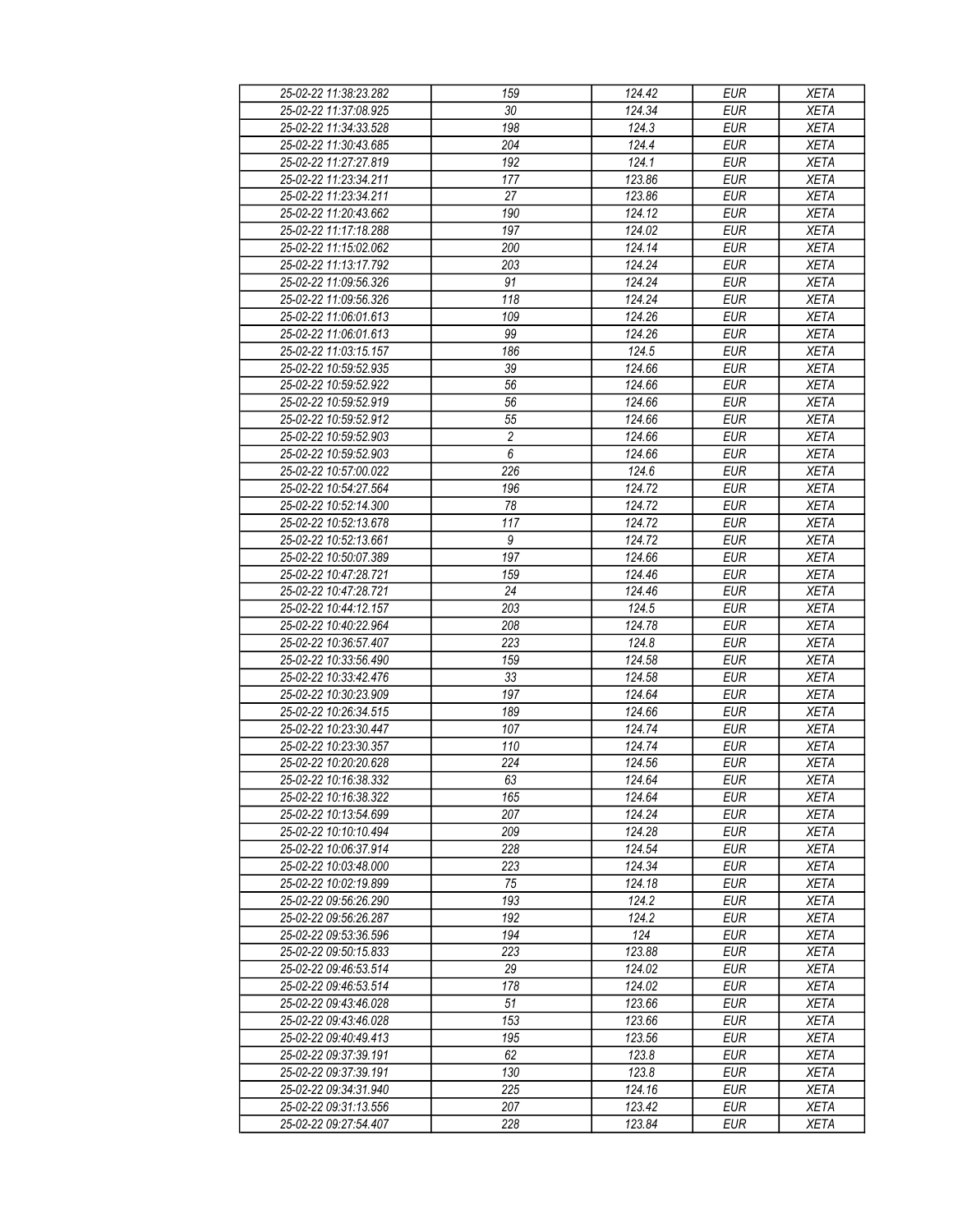| 25-02-22 09:24:51.791 | 216              | 123.78 | <b>EUR</b>       | <b>XETA</b> |
|-----------------------|------------------|--------|------------------|-------------|
| 25-02-22 09:22:00.539 | 198              | 123.76 | <b>EUR</b>       | <b>XETA</b> |
| 25-02-22 09:19:13.156 | 198              | 124    | <b>EUR</b>       | <b>XETA</b> |
| 25-02-22 09:16:35.149 | 187              | 123.64 | <b>EUR</b>       | <b>XETA</b> |
| 25-02-22 09:13:39.724 | 213              | 123.6  | <b>EUR</b>       | <b>XETA</b> |
| 25-02-22 09:10:57.370 | 103              | 123.48 | <b>EUR</b>       | <b>XETA</b> |
| 25-02-22 09:10:57.370 | 91               | 123.48 | <b>EUR</b>       | <b>XETA</b> |
| 25-02-22 09:08:31.672 | 189              | 123.58 | <b>EUR</b>       | <b>XETA</b> |
|                       |                  |        |                  |             |
| 25-02-22 09:06:02.196 | 193              | 123.82 | <b>EUR</b>       | <b>XETA</b> |
| 25-02-22 09:06:01.360 | 13               | 123.82 | <b>EUR</b>       | <b>XETA</b> |
| 25-02-22 09:03:46.063 | 187              | 123.74 | <b>EUR</b>       | <b>XETA</b> |
| 25-02-22 09:01:53.345 | 28               | 123.78 | <b>EUR</b>       | <b>XETA</b> |
| 25-02-22 09:01:53.345 | 165              | 123.78 | <b>EUR</b>       | <b>XETA</b> |
| 25-02-22 08:59:06.780 | 160              | 123.6  | <b>EUR</b>       | <b>XETA</b> |
| 25-02-22 08:59:06.780 | 63               | 123.6  | <b>EUR</b>       | <b>XETA</b> |
| 25-02-22 08:56:02.681 | 37               | 124.26 | <b>EUR</b>       | <b>XETA</b> |
| 25-02-22 08:56:02.681 | 187              | 124.26 | EUR              | <b>XETA</b> |
|                       |                  |        |                  |             |
| 25-02-22 08:53:50.278 | 111              | 124.64 | <b>EUR</b>       | <b>XETA</b> |
| 25-02-22 08:53:50.278 | 76               | 124.64 | <b>EUR</b>       | <b>XETA</b> |
| 25-02-22 08:52:59.149 | 58               | 124.64 | $E\overline{UR}$ | <b>XETA</b> |
| 25-02-22 08:50:29.434 | 217              | 124.06 | <b>EUR</b>       | <b>XETA</b> |
| 25-02-22 08:48:09.782 | 60               | 124.3  | <b>EUR</b>       | <b>XETA</b> |
| 25-02-22 08:48:09.782 | 127              | 124.28 | <b>EUR</b>       | <b>XETA</b> |
| 25-02-22 08:45:40.099 | 199              | 124.08 | <b>EUR</b>       | <b>XETA</b> |
| 25-02-22 08:43:24.049 | 212              | 124.12 | <b>EUR</b>       | <b>XETA</b> |
| 25-02-22 08:40:34.147 | 97               | 124.36 | <b>EUR</b>       | <b>XETA</b> |
| 25-02-22 08:40:34.147 | 128              | 124.36 | <b>EUR</b>       |             |
|                       |                  |        |                  | <b>XETA</b> |
| 25-02-22 08:38:18.688 | 225              | 124.56 | <b>EUR</b>       | <b>XETA</b> |
| 25-02-22 08:35:57.752 | 212              | 124.74 | <b>EUR</b>       | <b>XETA</b> |
| 25-02-22 08:33:58.884 | 64               | 125.16 | <b>EUR</b>       | <b>XETA</b> |
| 25-02-22 08:33:58.884 | 137              | 125.16 | <b>EUR</b>       | <b>XETA</b> |
| 25-02-22 08:30:29.902 | 64               | 124.68 | <b>EUR</b>       | <b>XETA</b> |
| 25-02-22 08:30:29.902 | 136              | 124.66 | <b>EUR</b>       | <b>XETA</b> |
| 25-02-22 08:30:29.891 | 139              | 124.66 | <b>EUR</b>       | <b>XETA</b> |
| 25-02-22 08:30:29.891 | 48               | 124.66 | <b>EUR</b>       | <b>XETA</b> |
| 25-02-22 08:28:04.021 | 217              | 124.08 | <b>EUR</b>       | <b>XETA</b> |
| 25-02-22 08:26:02.595 | 186              | 124.18 | <b>EUR</b>       | <b>XETA</b> |
| 25-02-22 08:24:24.101 |                  |        |                  |             |
|                       | 209              | 124.48 | <b>EUR</b>       | <b>XETA</b> |
| 25-02-22 08:22:41.509 | 223              | 124.52 | <b>EUR</b>       | <b>XETA</b> |
| 25-02-22 08:21:21.399 | 15               | 124.34 | <b>EUR</b>       | <b>XETA</b> |
| 25-02-22 08:21:21.399 | $\overline{172}$ | 124.34 | <b>EUR</b>       | <b>XETA</b> |
| 25-02-22 08:20:05.806 | 183              | 124.64 | <b>EUR</b>       | <b>XETA</b> |
| 25-02-22 08:18:47.848 | 191              | 125.02 | <b>EUR</b>       | <b>XETA</b> |
| 25-02-22 08:16:58.153 | 187              | 124.72 | <b>EUR</b>       | <b>XETA</b> |
| 25-02-22 08:15:25.051 | 191              | 124.58 | <b>EUR</b>       | <b>XETA</b> |
| 25-02-22 08:14:08.072 | 184              | 124.58 | <b>EUR</b>       | <b>XETA</b> |
| 25-02-22 08:12:37.250 | 190              | 124.38 | <b>EUR</b>       | <b>XETA</b> |
| 25-02-22 08:10:48.942 | 216              | 124.5  | <b>EUR</b>       | <b>XETA</b> |
| 25-02-22 08:09:23.742 | 194              | 124.82 | <b>EUR</b>       | <b>XETA</b> |
|                       |                  |        |                  |             |
| 25-02-22 08:08:08.008 | 18               | 124.94 | <b>EUR</b>       | <b>XETA</b> |
| 25-02-22 08:08:08.008 | 165              | 124.94 | <b>EUR</b>       | <b>XETA</b> |
| 25-02-22 08:06:45.956 | 220              | 125.22 | <b>EUR</b>       | <b>XETA</b> |
| 25-02-22 08:04:24.578 | 215              | 125.62 | <b>EUR</b>       | <b>XETA</b> |
| 25-02-22 08:04:24.573 | 160              | 125.6  | <b>EUR</b>       | <b>XETA</b> |
| 25-02-22 08:04:24.573 | 45               | 125.6  | <b>EUR</b>       | <b>XETA</b> |
| 25-02-22 08:03:11.035 | 147              | 125.8  | <b>EUR</b>       | <b>XETA</b> |
| 25-02-22 08:03:11.035 | 59               | 125.8  | <b>EUR</b>       | <b>XETA</b> |
| 25-02-22 08:02:23.463 | 142              | 125.84 | <b>EUR</b>       | <b>XETA</b> |
|                       |                  |        |                  |             |
| 25-02-22 08:02:23.463 | 50               | 125.84 | <b>EUR</b>       | <b>XETA</b> |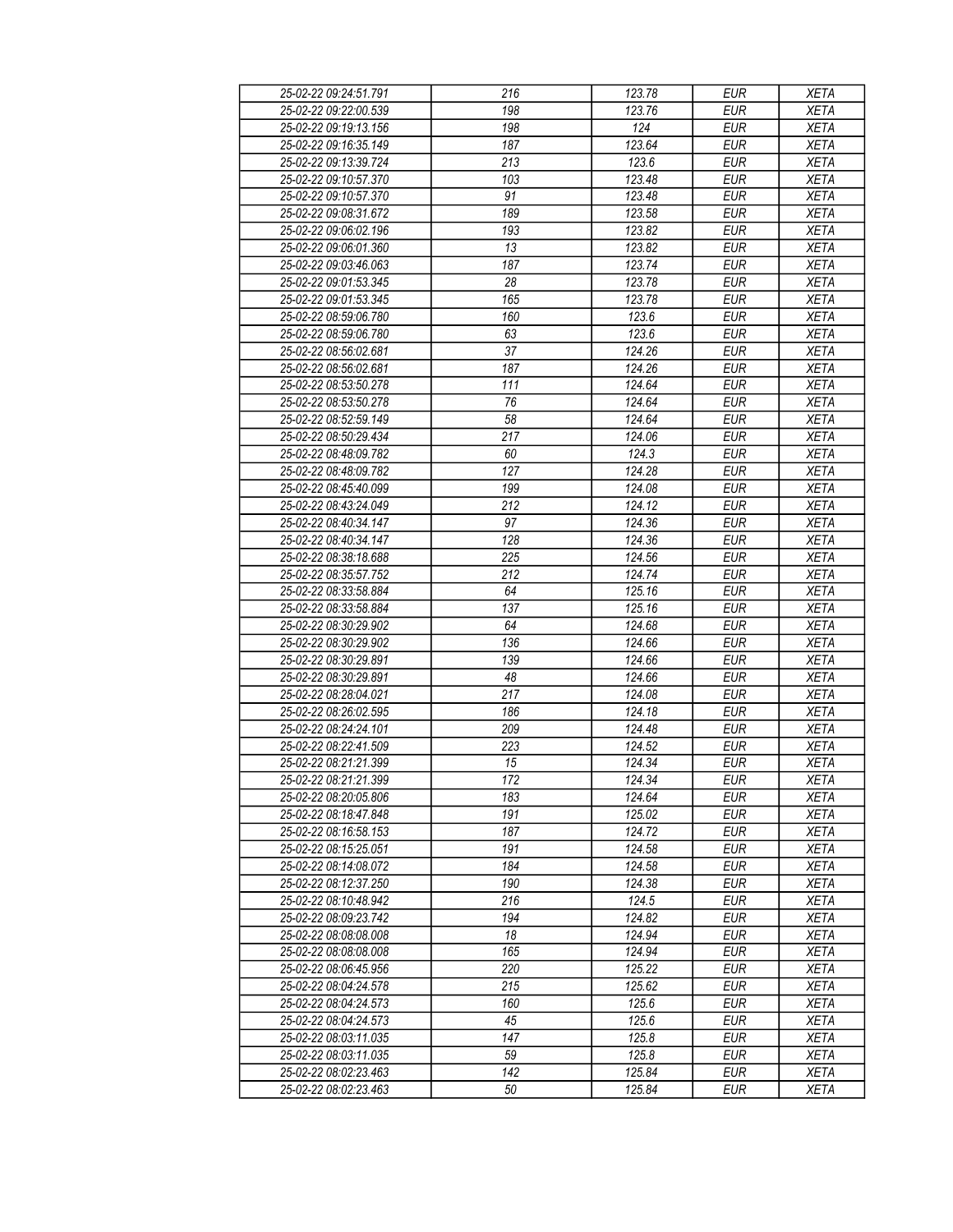## Each order relating to the buy-back programme above according to Art. 5 sec. 3 MAR in conjunction with Art. 25 sec. 1 and 2 MiFiR

In red colour are the fields according to Table 2 of the Annex of Del. Regulation (EU) 2017/580; alternatively you may report the

| Date and Time according to field 9 | <b>Segment MIC code</b><br>according to field 16 | <b>Transaction price</b><br>according to field 28 | <b>Price currency according</b><br>to field 29 | <b>Buy-sell indicator</b><br>according to field 32 |
|------------------------------------|--------------------------------------------------|---------------------------------------------------|------------------------------------------------|----------------------------------------------------|
| 25-02-22 16:26:33.101              | <b>XETA</b>                                      | 129.44                                            | <b>EUR</b>                                     | <b>BUY</b>                                         |
| 25-02-22 16:21:44.769              | <b>XETA</b>                                      | 129.42                                            | <b>EUR</b>                                     | <b>BUY</b>                                         |
| 25-02-22 16:21:44.769              | <b>XETA</b>                                      | 129.4                                             | <b>EUR</b>                                     | <b>BUY</b>                                         |
| 25-02-22 16:21:44.757              | <b>XETA</b>                                      | 129.4                                             | <b>EUR</b>                                     | <b>BUY</b>                                         |
| 25-02-22 16:21:44.757              | <b>XETA</b>                                      | 129.4                                             | <b>EUR</b>                                     | <b>BUY</b>                                         |
| 25-02-22 16:20:07.271              | <b>XETA</b>                                      | 129.42                                            | <b>EUR</b>                                     | <b>BUY</b>                                         |
| 25-02-22 16:20:01.284              | <b>XETA</b>                                      | 129.48                                            | <b>EUR</b>                                     | <b>BUY</b>                                         |
| 25-02-22 16:19:50.086              | <b>XETA</b>                                      | 129.4                                             | <b>EUR</b>                                     | <b>BUY</b>                                         |
| 25-02-22 16:17:46.126              | <b>XETA</b>                                      | 129.18                                            | <b>EUR</b>                                     | <b>BUY</b>                                         |
| 25-02-22 16:16:05.883              | <b>XETA</b>                                      | 129.42                                            | <b>EUR</b>                                     | <b>BUY</b>                                         |
| 25-02-22 16:15:48.749              | <b>XETA</b>                                      | 129.42                                            | <b>EUR</b>                                     | <b>BUY</b>                                         |
| 25-02-22 16:14:22.166              | <b>XETA</b>                                      | 129.44                                            | <b>EUR</b>                                     | <b>BUY</b>                                         |
| 25-02-22 16:12:01.534              | <b>XETA</b>                                      | 129.24                                            | <b>EUR</b>                                     | <b>BUY</b>                                         |
| 25-02-22 16:11:43.237              | <b>XETA</b>                                      | 129.2                                             | <b>EUR</b>                                     | <b>BUY</b>                                         |
| 25-02-22 16:09:22.649              | <b>XETA</b>                                      | 129.04                                            | <b>EUR</b>                                     | <b>BUY</b>                                         |
| 25-02-22 16:08:11.753              | <b>XETA</b>                                      | 128.92                                            | <b>EUR</b>                                     | <b>BUY</b>                                         |
| 25-02-22 16:06:23.340              | <b>XETA</b>                                      | 128.88                                            | <b>EUR</b>                                     | <b>BUY</b>                                         |
| 25-02-22 16:06:23.340              | <b>XETA</b>                                      | 128.88                                            | <b>EUR</b>                                     | <b>BUY</b>                                         |
| 25-02-22 16:06:08.329              | <b>XETA</b>                                      | 128.9                                             | <b>EUR</b>                                     | <b>BUY</b>                                         |
| 25-02-22 16:06:08.303              | <b>XETA</b>                                      | 128.9                                             | <b>EUR</b>                                     | <b>BUY</b>                                         |
| 25-02-22 16:05:21.695              | <b>XETA</b>                                      | 128.84                                            | <b>EUR</b>                                     | <b>BUY</b>                                         |
| 25-02-22 16:05:21.686              | <b>XETA</b>                                      | 128.84                                            | <b>EUR</b>                                     | <b>BUY</b>                                         |
| 25-02-22 16:03:29.508              | <b>XETA</b>                                      | 128.78                                            | <b>EUR</b>                                     | <b>BUY</b>                                         |
| 25-02-22 16:03:29.292              | <b>XETA</b>                                      | 128.78                                            | <b>EUR</b>                                     | <b>BUY</b>                                         |
| 25-02-22 16:01:17.334              | <b>XETA</b>                                      | 128.64                                            | <b>EUR</b>                                     | <b>BUY</b>                                         |
| 25-02-22 15:59:12.313              | <b>XETA</b>                                      | 128.84                                            | <b>EUR</b>                                     | <b>BUY</b>                                         |
| 25-02-22 15:59:12.201              | <b>XETA</b>                                      | 128.84                                            | <b>EUR</b>                                     | <b>BUY</b>                                         |
| 25-02-22 15:57:20.225              | <b>XETA</b>                                      | 128.76                                            | <b>EUR</b>                                     | <b>BUY</b>                                         |
| 25-02-22 15:57:20.225              | <b>XETA</b>                                      | 128.76                                            | <b>EUR</b>                                     | <b>BUY</b>                                         |
| 25-02-22 15:55:06.517              | <b>XETA</b>                                      | 128.66                                            | <b>EUR</b>                                     | <b>BUY</b>                                         |
| 25-02-22 15:53:10.851              | <b>XETA</b>                                      | 128.64                                            | <b>EUR</b>                                     | <b>BUY</b>                                         |
| 25-02-22 15:53:08.544              | <b>XETA</b>                                      | 128.66                                            | <b>EUR</b>                                     | <b>BUY</b>                                         |
| 25-02-22 15:52:31.721              | <b>XETA</b>                                      | 128.56                                            | <b>EUR</b>                                     | <b>BUY</b>                                         |
| 25-02-22 15:50:06.854              | <b>XETA</b>                                      | 128.7                                             | <b>EUR</b>                                     | <b>BUY</b>                                         |
| 25-02-22 15:47:51.653              | <b>XETA</b>                                      | 128.8                                             | <b>EUR</b>                                     | <b>BUY</b>                                         |
| 25-02-22 15:45:45.490              | XETA                                             | 128.72                                            | <b>EUR</b>                                     | <b>BUY</b>                                         |
| 25-02-22 15:45:45.490              | <b>XETA</b>                                      | 128.72                                            | <b>EUR</b>                                     | <b>BUY</b>                                         |
| 25-02-22 15:43:57.161              | <b>XETA</b>                                      | 128.66                                            | <b>EUR</b>                                     | <b>BUY</b>                                         |
| 25-02-22 15:41:49.108              | <b>XETA</b>                                      | 128.66                                            | <b>EUR</b>                                     | <b>BUY</b>                                         |
| 25-02-22 15:41:49.972              | <b>XETA</b>                                      | 128.64                                            | <b>EUR</b>                                     | <b>BUY</b>                                         |
| 25-02-22 15:39:18.488              | <b>XETA</b>                                      | 128.44                                            | <b>EUR</b>                                     | <b>BUY</b>                                         |
| 25-02-22 15:37:02.165              | <b>XETA</b>                                      | 128.34                                            | <b>EUR</b>                                     | <b>BUY</b>                                         |
| 25-02-22 15:37:02.126              | <b>XETA</b>                                      | 128.34                                            | <b>EUR</b>                                     | <b>BUY</b>                                         |
| 25-02-22 15:34:55.029              | <b>XETA</b>                                      | 128.42                                            | <b>EUR</b>                                     | <b>BUY</b>                                         |
| 25-02-22 15:33:55.568              | <b>XETA</b>                                      | 128.4                                             | <b>EUR</b>                                     | <b>BUY</b>                                         |
| 25-02-22 15:31:23.623              | <b>XETA</b>                                      | 128.5                                             | <b>EUR</b>                                     | <b>BUY</b>                                         |
| 25-02-22 15:29:06.066              | <b>XETA</b>                                      | 128.4                                             | <b>EUR</b>                                     | <b>BUY</b>                                         |
| 25-02-22 15:29:06.066              | <b>XETA</b>                                      | 128.4                                             | <b>EUR</b>                                     | <b>BUY</b>                                         |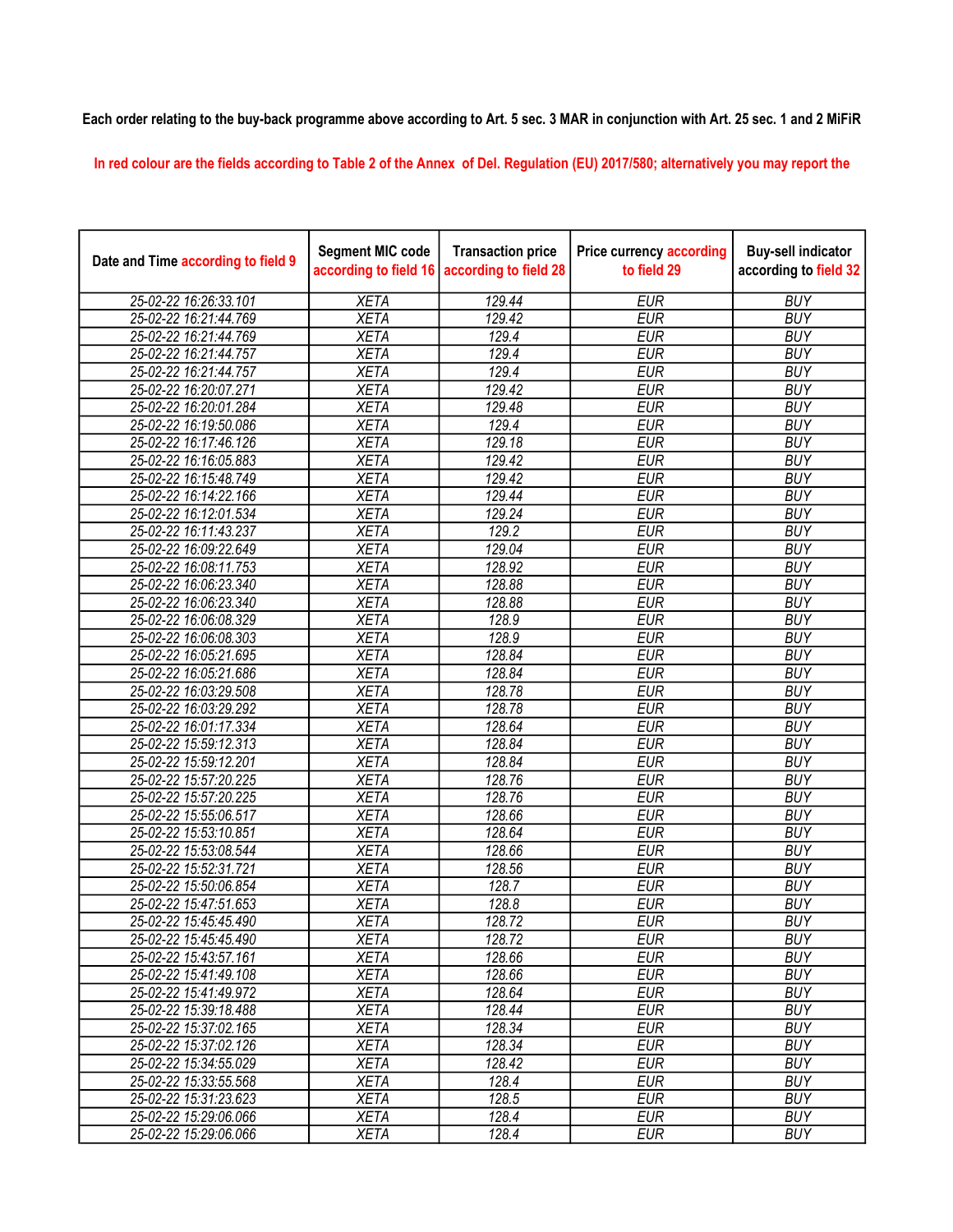| 25-02-22 15:26:53.643 | <b>XETA</b> | 128.48 | <b>EUR</b> | <b>BUY</b> |
|-----------------------|-------------|--------|------------|------------|
| 25-02-22 15:26:32.227 | <b>XETA</b> | 128.5  | <b>EUR</b> | <b>BUY</b> |
| 25-02-22 15:26:32.227 | <b>XETA</b> | 128.5  | <b>EUR</b> | <b>BUY</b> |
| 25-02-22 15:26:32.227 | <b>XETA</b> | 128.5  | <b>EUR</b> | <b>BUY</b> |
| 25-02-22 15:24:39.248 | <b>XETA</b> | 128.4  | <b>EUR</b> | <b>BUY</b> |
| 25-02-22 15:24:39.248 | <b>XETA</b> | 128.4  | <b>EUR</b> | <b>BUY</b> |
| 25-02-22 15:22:06.641 | <b>XETA</b> | 128.18 | <b>EUR</b> | <b>BUY</b> |
| 25-02-22 15:19:55.751 | <b>XETA</b> | 128.14 | <b>EUR</b> | <b>BUY</b> |
| 25-02-22 15:19:55.751 | <b>XETA</b> | 128.14 | <b>EUR</b> | <b>BUY</b> |
| 25-02-22 15:17:44.019 | <b>XETA</b> | 128.12 | <b>EUR</b> | <b>BUY</b> |
| 25-02-22 15:15:45.932 | <b>XETA</b> | 128.12 | <b>EUR</b> | <b>BUY</b> |
| 25-02-22 15:14:17.403 | <b>XETA</b> | 128.1  | <b>EUR</b> | <b>BUY</b> |
| 25-02-22 15:14:17.403 | <b>XETA</b> | 128.1  | <b>EUR</b> | <b>BUY</b> |
| 25-02-22 15:13:50.249 | <b>XETA</b> | 128.24 | <b>EUR</b> | <b>BUY</b> |
| 25-02-22 15:11:33.431 | <b>XETA</b> | 128.34 | <b>EUR</b> | <b>BUY</b> |
| 25-02-22 15:09:00.552 | <b>XETA</b> | 128.18 | <b>EUR</b> | <b>BUY</b> |
| 25-02-22 15:06:49.393 | <b>XETA</b> | 128.08 | <b>EUR</b> | <b>BUY</b> |
| 25-02-22 15:04:30.936 | <b>XETA</b> | 128.06 | <b>EUR</b> | <b>BUY</b> |
| 25-02-22 15:03:40.729 | <b>XETA</b> | 127.86 | <b>EUR</b> | <b>BUY</b> |
| 25-02-22 15:02:22.701 | <b>XETA</b> | 127.68 | <b>EUR</b> | <b>BUY</b> |
| 25-02-22 15:00:14.641 | <b>XETA</b> | 127.82 | <b>EUR</b> | <b>BUY</b> |
| 25-02-22 14:58:02.727 | <b>XETA</b> | 128.1  | <b>EUR</b> | <b>BUY</b> |
| 25-02-22 14:55:59.509 | <b>XETA</b> | 128.26 | <b>EUR</b> | <b>BUY</b> |
| 25-02-22 14:55:59.509 | <b>XETA</b> | 128.26 | <b>EUR</b> | <b>BUY</b> |
| 25-02-22 14:53:38.379 | <b>XETA</b> | 128.18 | <b>EUR</b> | <b>BUY</b> |
| 25-02-22 14:51:35.219 | <b>XETA</b> | 128.42 | <b>EUR</b> | <b>BUY</b> |
| 25-02-22 14:51:35.219 | <b>XETA</b> | 128.42 | <b>EUR</b> | <b>BUY</b> |
| 25-02-22 14:50:45.963 | <b>XETA</b> | 128.4  | <b>EUR</b> | <b>BUY</b> |
| 25-02-22 14:50:45.963 | <b>XETA</b> | 128.4  | <b>EUR</b> | <b>BUY</b> |
|                       |             | 128.4  | <b>EUR</b> | <b>BUY</b> |
| 25-02-22 14:49:56.060 | <b>XETA</b> |        |            |            |
| 25-02-22 14:48:25.819 | <b>XETA</b> | 128.32 | <b>EUR</b> | <b>BUY</b> |
| 25-02-22 14:46:30.964 | <b>XETA</b> | 128.16 | <b>EUR</b> | <b>BUY</b> |
| 25-02-22 14:44:29.292 | <b>XETA</b> | 127.94 | <b>EUR</b> | <b>BUY</b> |
| 25-02-22 14:42:20.917 | <b>XETA</b> | 128.26 | <b>EUR</b> | <b>BUY</b> |
| 25-02-22 14:40:00.035 | <b>XETA</b> | 128.26 | <b>EUR</b> | <b>BUY</b> |
| 25-02-22 14:39:20.785 | <b>XETA</b> | 128.34 | <b>EUR</b> | <b>BUY</b> |
| 25-02-22 14:37:11.718 | <b>XETA</b> | 128.42 | <b>EUR</b> | <b>BUY</b> |
| 25-02-22 14:36:12.550 | <b>XETA</b> | 128.38 | EUR        | <b>BUY</b> |
| 25-02-22 14:36:12.550 | <b>XETA</b> | 128.38 | EUR        | <b>BUY</b> |
| 25-02-22 14:35:33.184 | <b>XETA</b> | 128.6  | <b>EUR</b> | <b>BUY</b> |
| 25-02-22 14:33:43.947 | <b>XETA</b> | 128.42 | <b>EUR</b> | <b>BUY</b> |
| 25-02-22 14:32:38.118 | <b>XETA</b> | 128.18 | <b>EUR</b> | <b>BUY</b> |
| 25-02-22 14:30:41.967 | <b>XETA</b> | 128.12 | <b>EUR</b> | <b>BUY</b> |
| 25-02-22 14:30:41.967 | <b>XETA</b> | 128.12 | <b>EUR</b> | <b>BUY</b> |
| 25-02-22 14:27:56.925 | <b>XETA</b> | 128.12 | <b>EUR</b> | <b>BUY</b> |
| 25-02-22 14:24:49.158 | <b>XETA</b> | 128.48 | <b>EUR</b> | <b>BUY</b> |
| 25-02-22 14:22:26.073 | <b>XETA</b> | 128.28 | <b>EUR</b> | <b>BUY</b> |
| 25-02-22 14:22:26.073 | <b>XETA</b> | 128.28 | <b>EUR</b> | <b>BUY</b> |
| 25-02-22 14:22:26.068 | <b>XETA</b> | 128.28 | <b>EUR</b> | <b>BUY</b> |
|                       |             | 128.1  | <b>EUR</b> | <b>BUY</b> |
| 25-02-22 14:20:54.971 | <b>XETA</b> |        |            |            |
| 25-02-22 14:20:54.971 | <b>XETA</b> | 128.1  | <b>EUR</b> | <b>BUY</b> |
| 25-02-22 14:20:54.971 | <b>XETA</b> | 128.1  | <b>EUR</b> | <b>BUY</b> |
| 25-02-22 14:18:00.048 | <b>XETA</b> | 128.18 | <b>EUR</b> | <b>BUY</b> |
| 25-02-22 14:14:28.719 | <b>XETA</b> | 128.48 | <b>EUR</b> | <b>BUY</b> |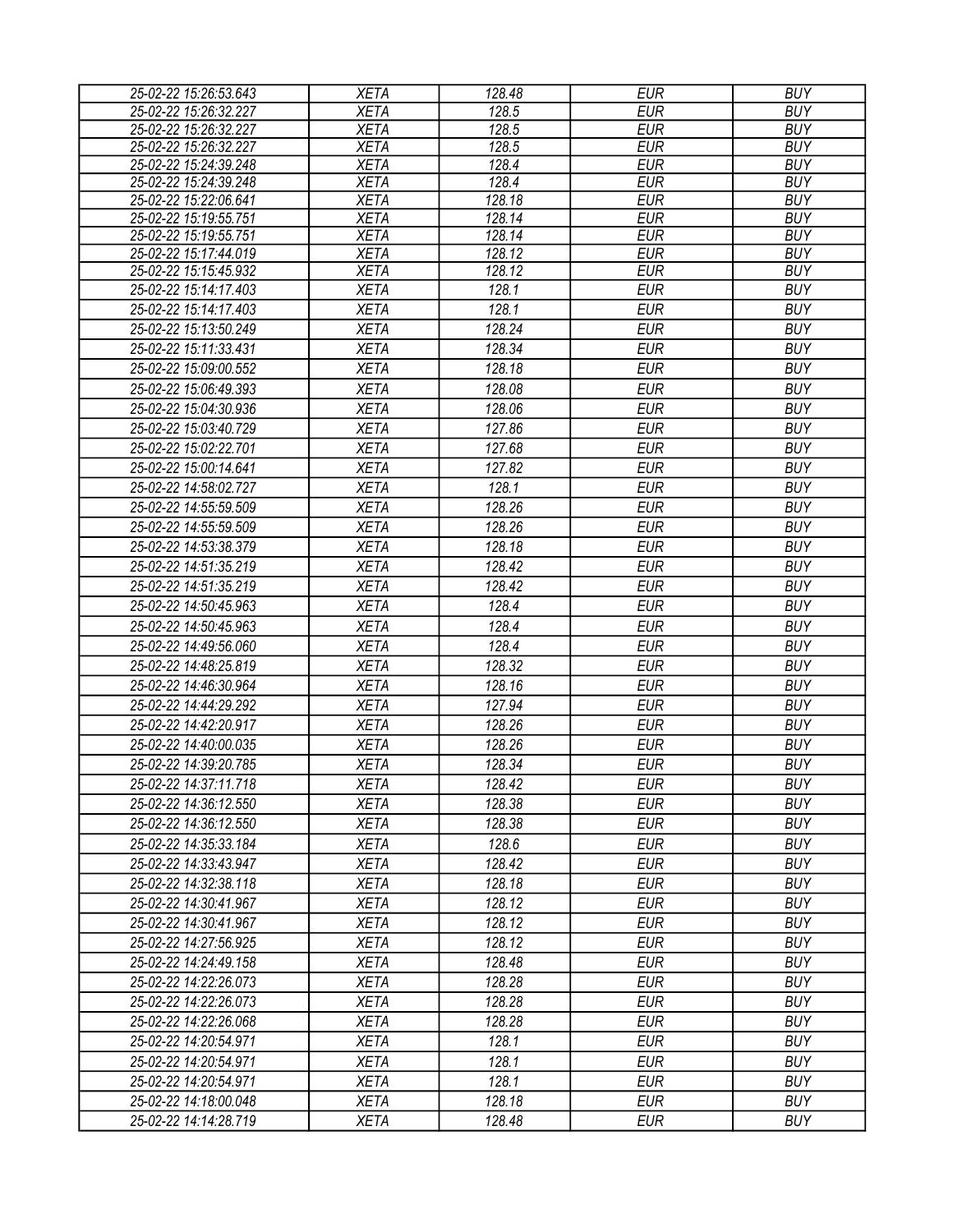| 25-02-22 14:10:23.395                          | XETA                       | 128.52           | <b>EUR</b>               | <b>BUY</b>               |
|------------------------------------------------|----------------------------|------------------|--------------------------|--------------------------|
| 25-02-22 14:10:23.395                          | <b>XETA</b>                | 128.52           | <b>EUR</b>               | <b>BUY</b>               |
| 25-02-22 14:07:34.525                          | <b>XETA</b>                | 128.92           | <b>EUR</b>               | <b>BUY</b>               |
| 25-02-22 14:04:40.136                          | <b>XETA</b>                | 128.78           | <b>EUR</b>               | <b>BUY</b>               |
| 25-02-22 14:01:38.169                          | <b>XETA</b>                | 128.3            | <b>EUR</b>               | <b>BUY</b>               |
| 25-02-22 14:00:46.711                          | <b>XETA</b>                | 128.36           | <b>EUR</b>               | <b>BUY</b>               |
| 25-02-22 14:00:46.711                          | <b>XETA</b>                | 128.36           | <b>EUR</b>               | <b>BUY</b>               |
| 25-02-22 14:00:46.711                          | <b>XETA</b>                | 128.36           | <b>EUR</b>               | <b>BUY</b>               |
| 25-02-22 13:59:07.903                          | <b>XETA</b>                | 128.58           | <b>EUR</b>               | <b>BUY</b>               |
| 25-02-22 13:57:59.694                          | <b>XETA</b>                | 128.78           | <b>EUR</b>               | <b>BUY</b>               |
| 25-02-22 13:54:52.862                          | <b>XETA</b>                | 128.36           | <b>EUR</b>               | <b>BUY</b>               |
| 25-02-22 13:54:52.862                          | <b>XETA</b>                | 128.36           | <b>EUR</b>               | <b>BUY</b>               |
| 25-02-22 13:52:01.035                          | <b>XETA</b>                | 128.38           | <b>EUR</b>               | <b>BUY</b>               |
| 25-02-22 13:48:38.884                          | <b>XETA</b>                | 128.2            | <b>EUR</b>               | <b>BUY</b>               |
| 25-02-22 13:48:38.884                          | <b>XETA</b>                | 128.2            | <b>EUR</b>               | <b>BUY</b>               |
| 25-02-22 13:48:38.884                          | <b>XETA</b>                | 128.2            | <b>EUR</b>               | <b>BUY</b>               |
| 25-02-22 13:45:43.272                          | <b>XETA</b>                | 128.38           | <b>EUR</b>               | <b>BUY</b>               |
| 25-02-22 13:42:10.560                          | <b>XETA</b>                | 128.56           | <b>EUR</b>               | <b>BUY</b>               |
| 25-02-22 13:42:07.634                          | <b>XETA</b>                | 128.58           | <b>EUR</b>               | <b>BUY</b>               |
| 25-02-22 13:42:07.634                          | <b>XETA</b>                | 128.58           | <b>EUR</b>               | <b>BUY</b>               |
| 25-02-22 13:38:56.504                          | <b>XETA</b>                | 128.64           | <b>EUR</b>               | <b>BUY</b>               |
| 25-02-22 13:36:00.100                          | <b>XETA</b>                | 128.44           | <b>EUR</b>               | <b>BUY</b>               |
| 25-02-22 13:36:00.100                          | <b>XETA</b>                | 128.44           | <b>EUR</b>               | <b>BUY</b>               |
| 25-02-22 13:35:48.576                          | <b>XETA</b>                | 128.44           | <b>EUR</b>               | <b>BUY</b>               |
| 25-02-22 13:32:24.574                          | <b>XETA</b>                | 128.08           | <b>EUR</b>               | <b>BUY</b>               |
| 25-02-22 13:28:43.235                          | <b>XETA</b>                | 128.1            | <b>EUR</b>               | <b>BUY</b>               |
| 25-02-22 13:28:43.235                          | <b>XETA</b>                | 128.1            | <b>EUR</b>               | <b>BUY</b>               |
| 25-02-22 13:28:43.235                          | <b>XETA</b>                | 128.08           | <b>EUR</b>               | <b>BUY</b>               |
| 25-02-22 13:28:43.235                          | <b>XETA</b>                | 128.1            | <b>EUR</b>               | <b>BUY</b>               |
| 25-02-22 13:24:56.233                          | <b>XETA</b>                | 128.4            | <b>EUR</b>               | <b>BUY</b>               |
| 25-02-22 13:24:55.823                          | <b>XETA</b>                | 128.4            | <b>EUR</b>               | <b>BUY</b>               |
| 25-02-22 13:20:47.292                          | <b>XETA</b>                | 128.18           | <b>EUR</b>               | <b>BUY</b>               |
| 25-02-22 13:17:00.028                          | <b>XETA</b>                | 127.54           | <b>EUR</b>               | <b>BUY</b>               |
| 25-02-22 13:17:00.028                          | <b>XETA</b>                | 127.54           | <b>EUR</b>               | <b>BUY</b>               |
| 25-02-22 13:13:01.093                          | <b>XETA</b>                | 127.46           | <b>EUR</b>               | <b>BUY</b>               |
| 25-02-22 13:13:01.093                          | <b>XETA</b>                |                  | <b>EUR</b>               | <b>BUY</b>               |
|                                                |                            | 127.46<br>127.42 | <b>EUR</b>               | <b>BUY</b>               |
| 25-02-22 13:08:41.466                          | <b>XETA</b><br><b>XETA</b> | 127.42           | <b>EUR</b>               | <b>BUY</b>               |
| 25-02-22 13:08:41.467                          |                            |                  |                          |                          |
| 25-02-22 13:05:45.091<br>25-02-22 13:03:17.580 | <b>XETA</b><br><b>XETA</b> | 127.24<br>127.1  | <b>EUR</b><br><b>EUR</b> | <b>BUY</b><br><b>BUY</b> |
|                                                |                            |                  |                          |                          |
| 25-02-22 13:03:17.580                          | <b>XETA</b>                | 127.1            | <b>EUR</b>               | <b>BUY</b>               |
| 25-02-22 13:02:12.841                          | <b>XETA</b>                | 127.02           | <b>EUR</b>               | <b>BUY</b>               |
| 25-02-22 12:57:40.215                          | <b>XETA</b>                | 127.5            | <b>EUR</b>               | <b>BUY</b>               |
| 25-02-22 12:54:01.737                          | <b>XETA</b>                | 126.66           | <b>EUR</b>               | <b>BUY</b>               |
| 25-02-22 12:48:49.313                          | <b>XETA</b>                | 125.74           | <b>EUR</b>               | <b>BUY</b>               |
| 25-02-22 12:44:32.647                          | <b>XETA</b>                | 125.86           | <b>EUR</b>               | <b>BUY</b>               |
| 25-02-22 12:44:32.647                          | <b>XETA</b>                | 125.86           | <b>EUR</b>               | <b>BUY</b>               |
| 25-02-22 12:40:50.546                          | <b>XETA</b>                | 125.6            | <b>EUR</b>               | <b>BUY</b>               |
| 25-02-22 12:40:50.546                          | <b>XETA</b>                | 125.6            | <b>EUR</b>               | <b>BUY</b>               |
| 25-02-22 12:40:23.404                          | <b>XETA</b>                | 125.6            | <b>EUR</b>               | <b>BUY</b>               |
| 25-02-22 12:40:23.404                          | <b>XETA</b>                | 125.6            | EUR                      | <b>BUY</b>               |
| 25-02-22 12:37:35.132                          | <b>XETA</b>                | 125.48           | <b>EUR</b>               | <b>BUY</b>               |
| 25-02-22 12:32:32.410                          | XETA                       | 125.4            | <b>EUR</b>               | <b>BUY</b>               |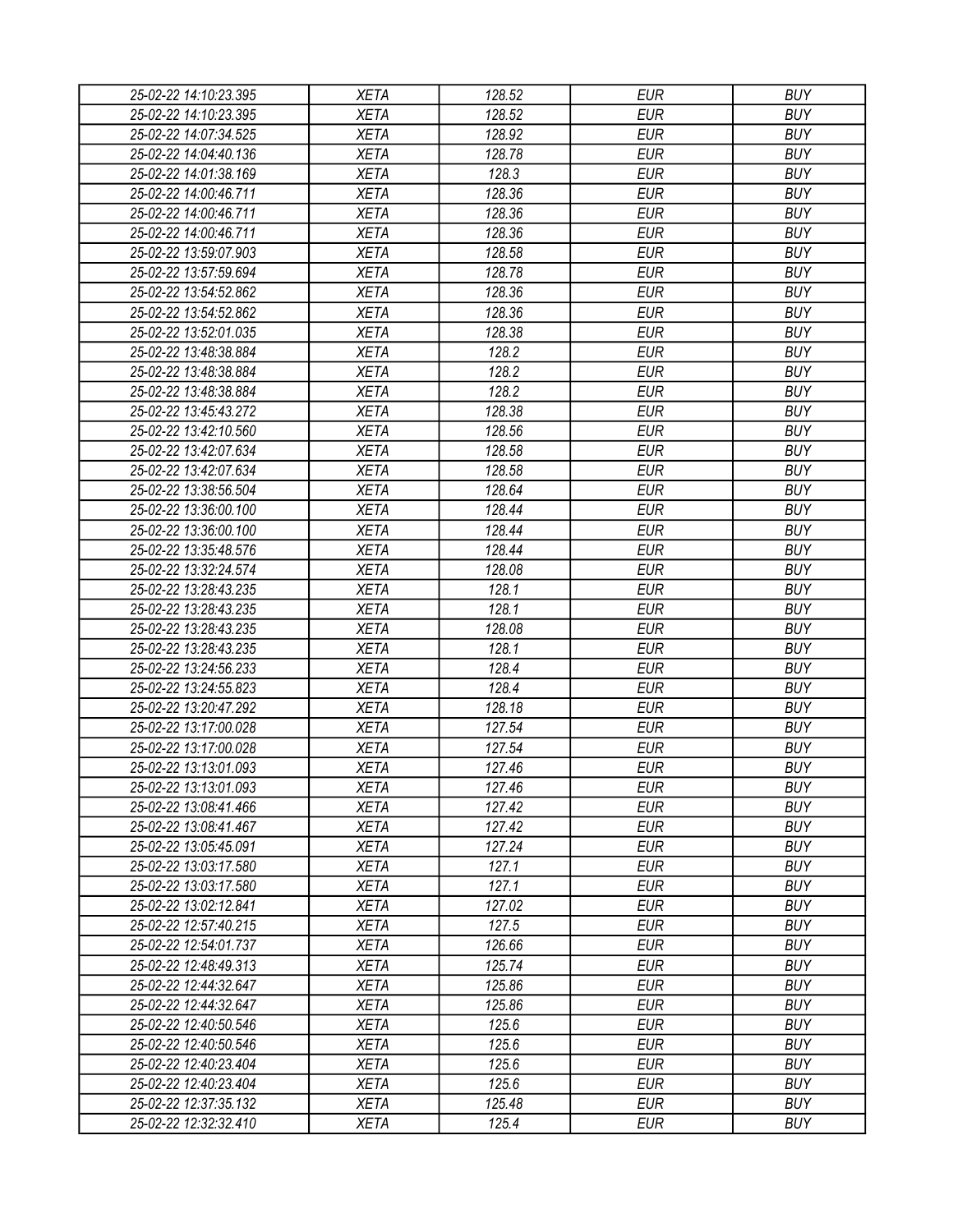| 25-02-22 12:32:32.410 | XETA        | 125.4  | EUR        | <b>BUY</b> |
|-----------------------|-------------|--------|------------|------------|
| 25-02-22 12:28:46.083 | <b>XETA</b> | 125.78 | <b>EUR</b> | <b>BUY</b> |
| 25-02-22 12:24:02.589 | <b>XETA</b> | 125.6  | <b>EUR</b> | <b>BUY</b> |
| 25-02-22 12:20:14.044 | <b>XETA</b> | 125.48 | <b>EUR</b> | <b>BUY</b> |
| 25-02-22 12:15:00.476 | <b>XETA</b> | 125.2  | <b>EUR</b> | <b>BUY</b> |
| 25-02-22 12:15:00.476 | <b>XETA</b> | 125.22 | <b>EUR</b> | <b>BUY</b> |
| 25-02-22 12:14:35.435 | <b>XETA</b> | 125.26 | <b>EUR</b> | <b>BUY</b> |
| 25-02-22 12:14:35.435 | <b>XETA</b> | 125.26 | <b>EUR</b> | <b>BUY</b> |
| 25-02-22 12:14:35.435 | <b>XETA</b> | 125.26 | <b>EUR</b> | <b>BUY</b> |
| 25-02-22 12:10:16.465 | <b>XETA</b> | 125.26 | <b>EUR</b> | <b>BUY</b> |
| 25-02-22 12:06:54.015 | <b>XETA</b> | 125.26 | <b>EUR</b> | <b>BUY</b> |
| 25-02-22 12:04:29.512 | <b>XETA</b> | 124.8  | <b>EUR</b> | <b>BUY</b> |
| 25-02-22 12:03:13.372 | <b>XETA</b> | 124.58 | <b>EUR</b> | <b>BUY</b> |
| 25-02-22 12:03:13.372 | <b>XETA</b> | 124.58 | <b>EUR</b> | <b>BUY</b> |
| 25-02-22 12:02:24.290 | <b>XETA</b> | 124.52 | <b>EUR</b> | <b>BUY</b> |
| 25-02-22 11:59:52.282 | <b>XETA</b> | 124.52 | <b>EUR</b> | <b>BUY</b> |
| 25-02-22 11:59:39.798 | <b>XETA</b> | 124.64 | <b>EUR</b> | <b>BUY</b> |
| 25-02-22 11:57:51.164 | <b>XETA</b> | 124.74 | <b>EUR</b> | <b>BUY</b> |
| 25-02-22 11:52:58.305 | <b>XETA</b> | 124.4  | <b>EUR</b> | <b>BUY</b> |
| 25-02-22 11:49:39.717 | <b>XETA</b> | 124.7  | <b>EUR</b> | <b>BUY</b> |
| 25-02-22 11:45:27.706 | <b>XETA</b> | 124.78 | <b>EUR</b> | <b>BUY</b> |
| 25-02-22 11:45:27.697 | <b>XETA</b> | 124.78 | <b>EUR</b> | <b>BUY</b> |
| 25-02-22 11:44:29.159 | <b>XETA</b> | 124.58 | <b>EUR</b> | <b>BUY</b> |
| 25-02-22 11:41:16.706 | <b>XETA</b> | 124.88 | <b>EUR</b> | <b>BUY</b> |
| 25-02-22 11:39:05.281 | <b>XETA</b> | 124.38 | <b>EUR</b> | <b>BUY</b> |
| 25-02-22 11:38:23.282 | <b>XETA</b> | 124.42 | EUR        | <b>BUY</b> |
| 25-02-22 11:37:08.925 | <b>XETA</b> | 124.34 | <b>EUR</b> | <b>BUY</b> |
| 25-02-22 11:34:33.528 | <b>XETA</b> | 124.3  | <b>EUR</b> | <b>BUY</b> |
| 25-02-22 11:30:43.685 | <b>XETA</b> | 124.4  | <b>EUR</b> | <b>BUY</b> |
| 25-02-22 11:27:27.819 | <b>XETA</b> | 124.1  | <b>EUR</b> | <b>BUY</b> |
| 25-02-22 11:23:34.211 | <b>XETA</b> | 123.86 | <b>EUR</b> | <b>BUY</b> |
| 25-02-22 11:23:34.211 | <b>XETA</b> | 123.86 | <b>EUR</b> | <b>BUY</b> |
| 25-02-22 11:20:43.662 | <b>XETA</b> | 124.12 | <b>EUR</b> | <b>BUY</b> |
| 25-02-22 11:17:18.288 | <b>XETA</b> | 124.02 | <b>EUR</b> | <b>BUY</b> |
| 25-02-22 11:15:02.062 | <b>XETA</b> | 124.14 | <b>EUR</b> | <b>BUY</b> |
| 25-02-22 11:13:17.792 | <b>XETA</b> | 124.24 | <b>EUR</b> | <b>BUY</b> |
| 25-02-22 11:09:56.326 | <b>XETA</b> | 124.24 | <b>EUR</b> | <b>BUY</b> |
| 25-02-22 11:09:56.326 | <b>XETA</b> | 124.24 | <b>EUR</b> | <b>BUY</b> |
| 25-02-22 11:06:01.613 | <b>XETA</b> | 124.26 | <b>EUR</b> | <b>BUY</b> |
| 25-02-22 11:06:01.613 | <b>XETA</b> | 124.26 | <b>EUR</b> | <b>BUY</b> |
| 25-02-22 11:03:15.157 | <b>XETA</b> | 124.5  | <b>EUR</b> | <b>BUY</b> |
| 25-02-22 10:59:52.935 | <b>XETA</b> | 124.66 | <b>EUR</b> | <b>BUY</b> |
| 25-02-22 10:59:52.922 | <b>XETA</b> | 124.66 | <b>EUR</b> | <b>BUY</b> |
| 25-02-22 10:59:52.919 | <b>XETA</b> | 124.66 | <b>EUR</b> | <b>BUY</b> |
| 25-02-22 10:59:52.912 | <b>XETA</b> | 124.66 | <b>EUR</b> | <b>BUY</b> |
| 25-02-22 10:59:52.903 | <b>XETA</b> | 124.66 | <b>EUR</b> | <b>BUY</b> |
| 25-02-22 10:59:52.903 | <b>XETA</b> | 124.66 | <b>EUR</b> | <b>BUY</b> |
| 25-02-22 10:57:00.022 | <b>XETA</b> | 124.6  | <b>EUR</b> | <b>BUY</b> |
| 25-02-22 10:54:27.564 | <b>XETA</b> | 124.72 | <b>EUR</b> | <b>BUY</b> |
| 25-02-22 10:52:14.300 | <b>XETA</b> | 124.72 | <b>EUR</b> | <b>BUY</b> |
| 25-02-22 10:52:13.678 | <b>XETA</b> | 124.72 | EUR        | <b>BUY</b> |
| 25-02-22 10:52:13.661 | <b>XETA</b> | 124.72 | <b>EUR</b> | <b>BUY</b> |
| 25-02-22 10:50:07.389 | XETA        | 124.66 | <b>EUR</b> | <b>BUY</b> |
|                       |             |        |            |            |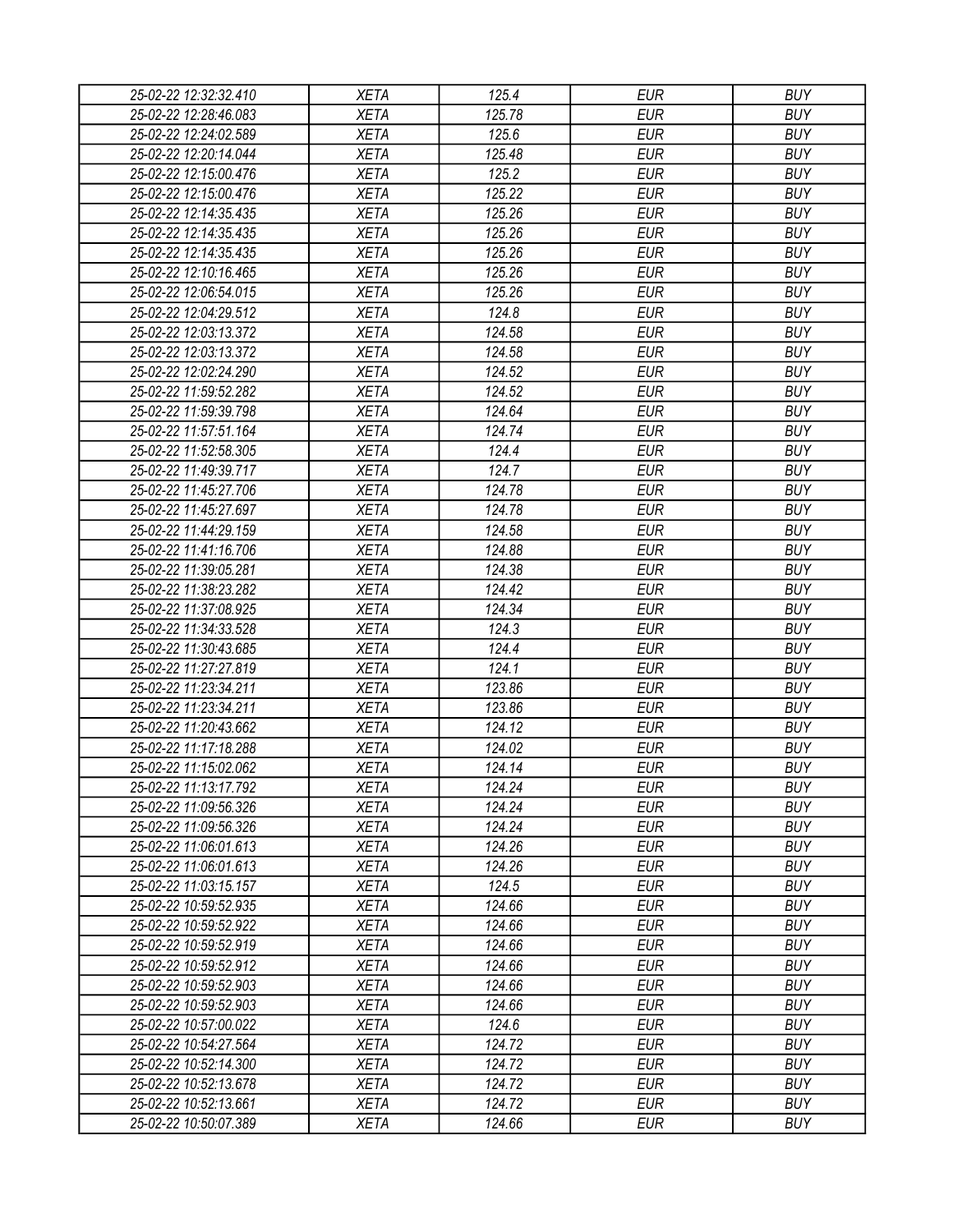| 25-02-22 10:47:28.721 | <b>XETA</b> | 124.46 | <b>EUR</b> | <b>BUY</b> |
|-----------------------|-------------|--------|------------|------------|
| 25-02-22 10:47:28.721 | <b>XETA</b> | 124.46 | <b>EUR</b> | <b>BUY</b> |
| 25-02-22 10:44:12.157 | <b>XETA</b> | 124.5  | <b>EUR</b> | <b>BUY</b> |
| 25-02-22 10:40:22.964 | <b>XETA</b> | 124.78 | <b>EUR</b> | <b>BUY</b> |
| 25-02-22 10:36:57.407 | <b>XETA</b> | 124.8  | <b>EUR</b> | <b>BUY</b> |
| 25-02-22 10:33:56.490 | <b>XETA</b> | 124.58 | <b>EUR</b> | <b>BUY</b> |
| 25-02-22 10:33:42.476 | <b>XETA</b> | 124.58 | <b>EUR</b> | <b>BUY</b> |
| 25-02-22 10:30:23.909 | <b>XETA</b> | 124.64 | <b>EUR</b> | <b>BUY</b> |
| 25-02-22 10:26:34.515 | <b>XETA</b> | 124.66 | <b>EUR</b> | <b>BUY</b> |
| 25-02-22 10:23:30.447 | <b>XETA</b> | 124.74 | <b>EUR</b> | <b>BUY</b> |
| 25-02-22 10:23:30.357 | <b>XETA</b> | 124.74 | <b>EUR</b> | <b>BUY</b> |
| 25-02-22 10:20:20.628 | <b>XETA</b> | 124.56 | <b>EUR</b> | <b>BUY</b> |
| 25-02-22 10:16:38.332 | <b>XETA</b> | 124.64 | <b>EUR</b> | <b>BUY</b> |
| 25-02-22 10:16:38.322 | <b>XETA</b> | 124.64 | <b>EUR</b> | <b>BUY</b> |
| 25-02-22 10:13:54.699 | <b>XETA</b> | 124.24 | <b>EUR</b> | <b>BUY</b> |
| 25-02-22 10:10:10.494 | <b>XETA</b> | 124.28 | <b>EUR</b> | <b>BUY</b> |
| 25-02-22 10:06:37.914 | <b>XETA</b> | 124.54 | <b>EUR</b> | <b>BUY</b> |
| 25-02-22 10:03:48.000 | <b>XETA</b> | 124.34 | <b>EUR</b> | <b>BUY</b> |
| 25-02-22 10:02:19.899 | <b>XETA</b> | 124.18 | <b>EUR</b> | <b>BUY</b> |
| 25-02-22 09:56:26.290 | <b>XETA</b> | 124.2  | <b>EUR</b> | <b>BUY</b> |
| 25-02-22 09:56:26.287 | <b>XETA</b> | 124.2  | <b>EUR</b> | <b>BUY</b> |
| 25-02-22 09:53:36.596 | <b>XETA</b> | 124    | <b>EUR</b> | <b>BUY</b> |
| 25-02-22 09:50:15.833 | <b>XETA</b> | 123.88 | <b>EUR</b> | <b>BUY</b> |
| 25-02-22 09:46:53.514 | <b>XETA</b> | 124.02 | <b>EUR</b> | <b>BUY</b> |
| 25-02-22 09:46:53.514 | <b>XETA</b> | 124.02 | <b>EUR</b> | <b>BUY</b> |
| 25-02-22 09:43:46.028 | <b>XETA</b> | 123.66 | <b>EUR</b> | <b>BUY</b> |
| 25-02-22 09:43:46.028 | <b>XETA</b> | 123.66 | <b>EUR</b> | <b>BUY</b> |
| 25-02-22 09:40:49.413 | <b>XETA</b> | 123.56 | <b>EUR</b> | <b>BUY</b> |
| 25-02-22 09:37:39.191 | <b>XETA</b> | 123.8  | <b>EUR</b> | <b>BUY</b> |
| 25-02-22 09:37:39.191 | <b>XETA</b> | 123.8  | <b>EUR</b> | <b>BUY</b> |
| 25-02-22 09:34:31.940 | <b>XETA</b> | 124.16 | <b>EUR</b> | <b>BUY</b> |
| 25-02-22 09:31:13.556 | <b>XETA</b> | 123.42 | <b>EUR</b> | <b>BUY</b> |
| 25-02-22 09:27:54.407 | <b>XETA</b> | 123.84 | <b>EUR</b> | <b>BUY</b> |
| 25-02-22 09:24:51.791 | <b>XETA</b> | 123.78 | <b>EUR</b> | <b>BUY</b> |
| 25-02-22 09:22:00.539 | <b>XETA</b> | 123.76 | <b>EUR</b> | <b>BUY</b> |
| 25-02-22 09:19:13.156 | <b>XETA</b> | 124    | <b>EUR</b> | <b>BUY</b> |
| 25-02-22 09:16:35.149 | <b>XETA</b> | 123.64 | <b>EUR</b> | <b>BUY</b> |
| 25-02-22 09:13:39.724 | <b>XETA</b> | 123.6  | <b>EUR</b> | <b>BUY</b> |
| 25-02-22 09:10:57.370 | <b>XETA</b> | 123.48 | <b>EUR</b> | <b>BUY</b> |
| 25-02-22 09:10:57.370 | <b>XETA</b> | 123.48 | <b>EUR</b> | <b>BUY</b> |
| 25-02-22 09:08:31.672 | <b>XETA</b> | 123.58 | <b>EUR</b> | <b>BUY</b> |
| 25-02-22 09:06:02.196 | <b>XETA</b> | 123.82 | <b>EUR</b> | <b>BUY</b> |
| 25-02-22 09:06:01.360 | <b>XETA</b> | 123.82 | <b>EUR</b> | <b>BUY</b> |
| 25-02-22 09:03:46.063 | <b>XETA</b> | 123.74 | <b>EUR</b> | <b>BUY</b> |
| 25-02-22 09:01:53.345 | <b>XETA</b> | 123.78 | <b>EUR</b> | <b>BUY</b> |
| 25-02-22 09:01:53.345 | <b>XETA</b> | 123.78 | <b>EUR</b> | <b>BUY</b> |
| 25-02-22 08:59:06.780 | <b>XETA</b> | 123.6  | <b>EUR</b> | <b>BUY</b> |
| 25-02-22 08:59:06.780 | <b>XETA</b> | 123.6  | <b>EUR</b> | <b>BUY</b> |
| 25-02-22 08:56:02.681 | <b>XETA</b> | 124.26 | <b>EUR</b> | <b>BUY</b> |
| 25-02-22 08:56:02.681 | <b>XETA</b> | 124.26 | <b>EUR</b> | <b>BUY</b> |
| 25-02-22 08:53:50.278 | <b>XETA</b> | 124.64 | <b>EUR</b> | <b>BUY</b> |
| 25-02-22 08:53:50.278 | <b>XETA</b> | 124.64 | <b>EUR</b> | <b>BUY</b> |
| 25-02-22 08:52:59.149 | <b>XETA</b> | 124.64 | <b>EUR</b> | <b>BUY</b> |
|                       |             |        |            |            |